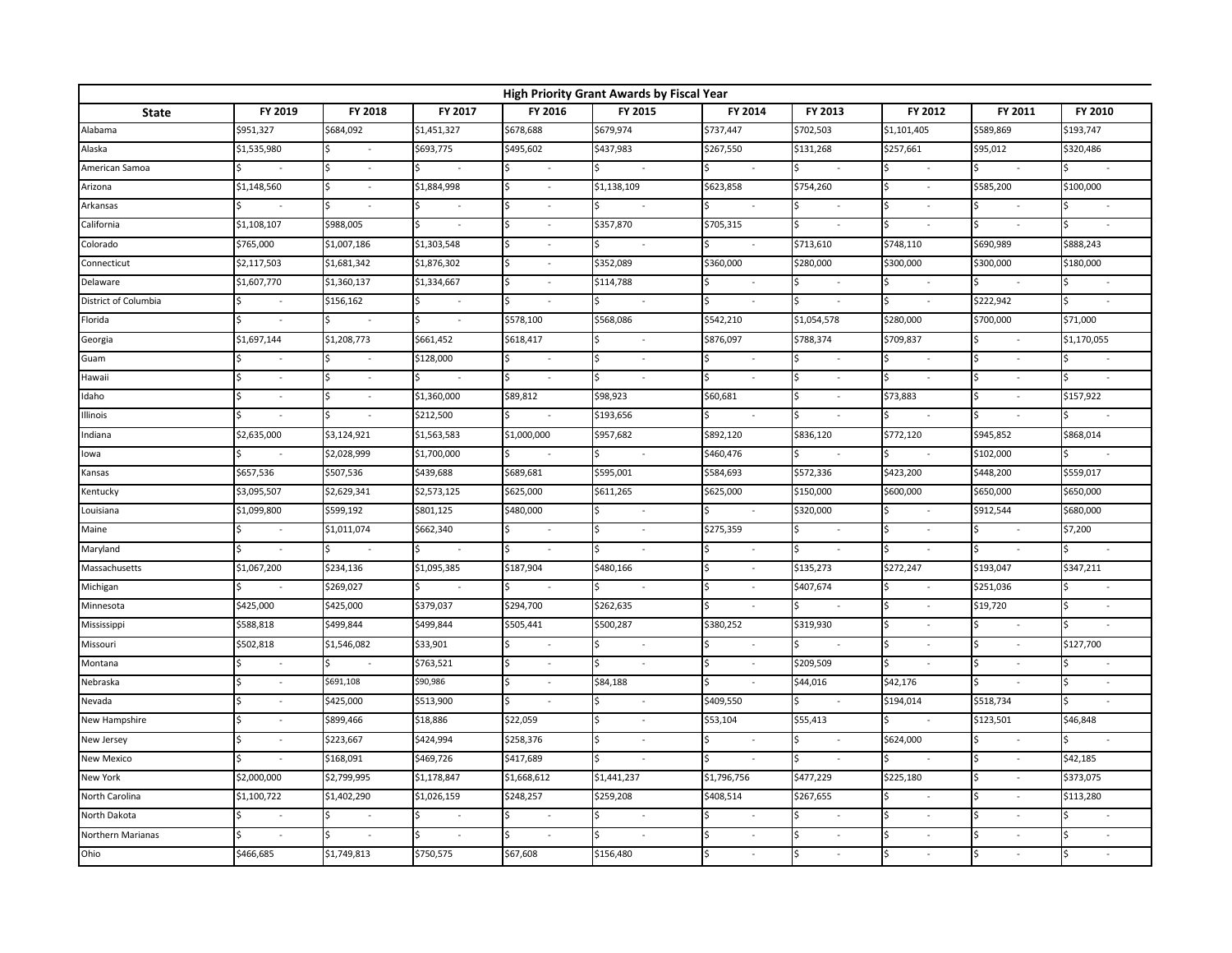| Oklahoma                                            | \$1,615,425              | \$854,816                |                             |                                |                            |                          |                |              |                          |              |
|-----------------------------------------------------|--------------------------|--------------------------|-----------------------------|--------------------------------|----------------------------|--------------------------|----------------|--------------|--------------------------|--------------|
| Oregon                                              | $\sim$                   | $\overline{\phantom{a}}$ | $\overline{\phantom{a}}$    |                                |                            |                          |                |              |                          |              |
| Pennsylvania                                        | $\sim$                   | $\sim$                   |                             | \$221,585                      | \$393,068                  |                          |                | \$176,960    |                          |              |
| Puerto Rico                                         | $\sim$                   | $\overline{\phantom{a}}$ | \$291,142                   | \$91,339                       | \$94,794                   | \$99,751                 |                | Ś            |                          |              |
| Rhode Island                                        | $\omega$                 | $\overline{\phantom{a}}$ | ÷,                          |                                | \$119,065                  |                          |                | \$           |                          | \$318,971    |
| South Carolina                                      |                          |                          |                             |                                | $\sim$                     | $\sim$                   |                | \$1,563,223  | \$109,272                | \$14,400     |
| South Dakota                                        | \$1,151,476              | \$485,454                | \$2,000,000                 | ÷.                             | $\overline{\phantom{a}}$   |                          | ς              |              |                          |              |
| Tennessee                                           | \$616,800                | \$715,935                | \$178,195                   | \$90,436                       | \$107,997                  | \$164,000                | \$616,099      | \$185,880    | \$235,000                | \$388,000    |
| Texas                                               | \$1,096,500              | \$600,950                | \$637,500                   | \$510,000                      | \$498,793                  | \$486,000                |                | \$2,236,773  | \$852,000                | \$1,764,880  |
| Utah                                                | \$1,384,455              | \$571,327                | \$1,419,854                 | \$439,602                      | $\bar{z}$                  | $\sim$                   | \$484,491      | \$177,655    |                          | \$422,000    |
| Vermont                                             | $\mathcal{L}$            |                          | \$469,950                   |                                |                            | Ś<br>$\sim$              |                | Ś            | Ś                        | Ś            |
| Virgin Islands                                      | $\mathbf{r}$             | \$1,127,927              |                             |                                |                            | \$.                      | Ś              | \$<br>$\sim$ | Ś                        |              |
| Virginia                                            | \$337,378                | \$2,008,419              | \$1,359,659                 | $\sim$                         | \$361,248                  | \$327,239                | Ś              | Ś            | \$513,734                | \$306,690    |
| Washington                                          | $\omega$                 | \$330,783                | $\mathcal{L}_{\mathcal{A}}$ | Ś.<br>$\omega$                 | $\omega$                   | $\omega$                 | Ś              | \$404,228    | Ś.                       |              |
| West Virginia                                       | \$1,421,990              | \$410,040                | \$1,568,784                 | \$174,265                      | \$178,883                  | \$180,000                |                | \$198,400    | \$152,000                | \$148,000    |
| Wisconsin                                           | $\sim$                   | $\sim$                   | $\sim$                      | \$399,257                      | \$106,902                  | \$139,016                |                |              |                          |              |
| Wyoming                                             | \$85,000                 | $\sim$                   | $\overline{\phantom{a}}$    | $\sim$                         | $\sim$                     | $\overline{\phantom{a}}$ | Ŝ.             | \$<br>$\sim$ | Ś                        | Ś.<br>$\sim$ |
| State subtotal:                                     | \$32,279,501             | \$35,425,930             | \$33,817,275                | \$10,852,430                   | \$11,150,377               | \$11,454,988             | \$9,320,338    | \$11,566,952 | \$9,210,652              | \$10,258,924 |
|                                                     |                          |                          |                             |                                | <b>Local Jurisdictions</b> |                          |                |              |                          |              |
| Florida: Broward County<br>Sheriffs Office          | $\sim$                   | $\sim$                   | $\mathcal{L}$               | Ś.<br>$\omega$                 | $\sim$                     | Ś<br>$\blacksquare$      | lŚ<br>$\sim$   | Ś<br>$\sim$  | Ś<br>$\sim$              | \$81,250     |
| Michigan: City of Allen Park                        | ÷.                       |                          | $\sim$                      |                                | $\sim$                     |                          | Ś              | Ś            |                          |              |
| Michigan: County of Genesee                         | $\sim$                   | $\sim$                   |                             |                                | $\sim$                     | $\sim$                   | Ś              |              |                          |              |
| Nevada: City of Henderson                           | $\overline{\phantom{a}}$ | $\blacksquare$           | \$349,545                   | \$116,057                      | \$116,520                  | $\bar{\phantom{a}}$      | Ś              | \$116,057    |                          | \$105,561    |
| Nevada: City of Reno                                | \$210,001                | $\sim$                   | $\sim$                      | \$96,596                       | \$96,335                   | ä,                       | \$181,305      | Ś<br>$\sim$  | \$364,393                | \$41,400     |
| Nevada: County of Douglas                           | $\sim$                   | $\sim$                   | $\sim$                      |                                | $\sim$                     |                          |                | Ś            | \$32,280                 | $\sim$       |
| New York: County of Suffolk                         | \$891,666                | \$1,181,987              | \$1,246,995                 | \$424,975                      | \$384,177                  | \$311,654                | \$352,457      | Ś            | \$267,985                |              |
| New York: Nassau County                             | \$1,065,067              | \$938,662                | \$894,006                   |                                | \$508,319                  |                          | \$254,493      | \$           | Ś.                       |              |
| New York: Village of Old<br>Brookville/Police Dept. | $\sim$                   | $\sim$                   |                             |                                | $\sim$                     |                          |                | Ś            | \$13,332                 | \$14,176     |
| Pennsylvania: City of<br>Philadelphia               | ÷,                       | $\sim$                   | $\overline{\phantom{a}}$    | \$280,000                      | $\sim$                     | Ś<br>$\bar{\phantom{a}}$ | \$242,313      | Ś            | \$175,020                |              |
| Pennsylvania: City of Pittsburg                     | \$155,383                | $\sim$                   | $\sim$                      | ς.<br>$\omega$                 | \$198,192                  | Ś.<br>$\mathcal{L}$      | \$205,242      | Ś<br>$\sim$  | \$239,991                | Ś.           |
| Tennessee: City of Knoxville                        | ÷,                       | $\sim$                   | $\bar{a}$                   | $\omega$                       | $\overline{\phantom{a}}$   | \$94,800                 | $\sim$         | Ś            | \$65,000                 | \$184,703    |
| Texas: City of Arlington                            | \$331,228                | $\blacksquare$           | \$361,325                   | \$227,950                      | \$201,743                  | \$226,600                |                | Ś            | $\overline{\phantom{a}}$ |              |
| Texas: City of Austin                               | \$624,391                | \$624,111                | \$630,994                   | \$859,220                      | \$526,177                  | \$538,339                | \$945,532      | \$849,091    | Ś.                       | \$1,198,603  |
| Texas: City of Fort Worth                           | $\sim$                   |                          | \$563,829                   | \$279,864                      | \$310,597                  | \$315,234                |                |              | \$73,000                 | \$191,058    |
| Texas: City of Houston                              | $\sim$                   | \$956,246                | \$709,134                   | \$382,939                      | \$467,019                  | \$243,504                | \$393,282      | \$587,510    |                          | \$400,002    |
| Texas: City of Grand Praire                         | ÷.                       | $\sim$                   | \$211,411                   | \$193,102                      | $\sim$                     | \$166,305                | $\sim$         | Ś            | \$                       | ς.           |
| Texas: City of San Antonio                          | ÷.                       | $\overline{\phantom{a}}$ | $\sim$                      | $\omega$                       | $\sim$                     | \$568,215                | \$862,912      | \$740,372    | \$327,500                | \$75,000     |
| Virginia: Chesterfield County                       | $\sim$                   | \$230,023                | $\overline{\phantom{a}}$    | Ś.<br>$\overline{\phantom{a}}$ | $\overline{\phantom{a}}$   |                          |                |              |                          |              |
| Washington: City of Spokane                         | ÷,                       |                          | \$135,345                   | \$49,726                       | \$43,769                   |                          | \$109,865      | Ś            |                          |              |
| Washington: Spokane County                          | \$<br>$\omega$           | \$53,091                 | \$123,074                   | \$79,595                       | $\sim$                     | \$<br>$\omega$           | \$<br>$\omega$ | \$<br>$\sim$ | \$                       | \$<br>$\sim$ |